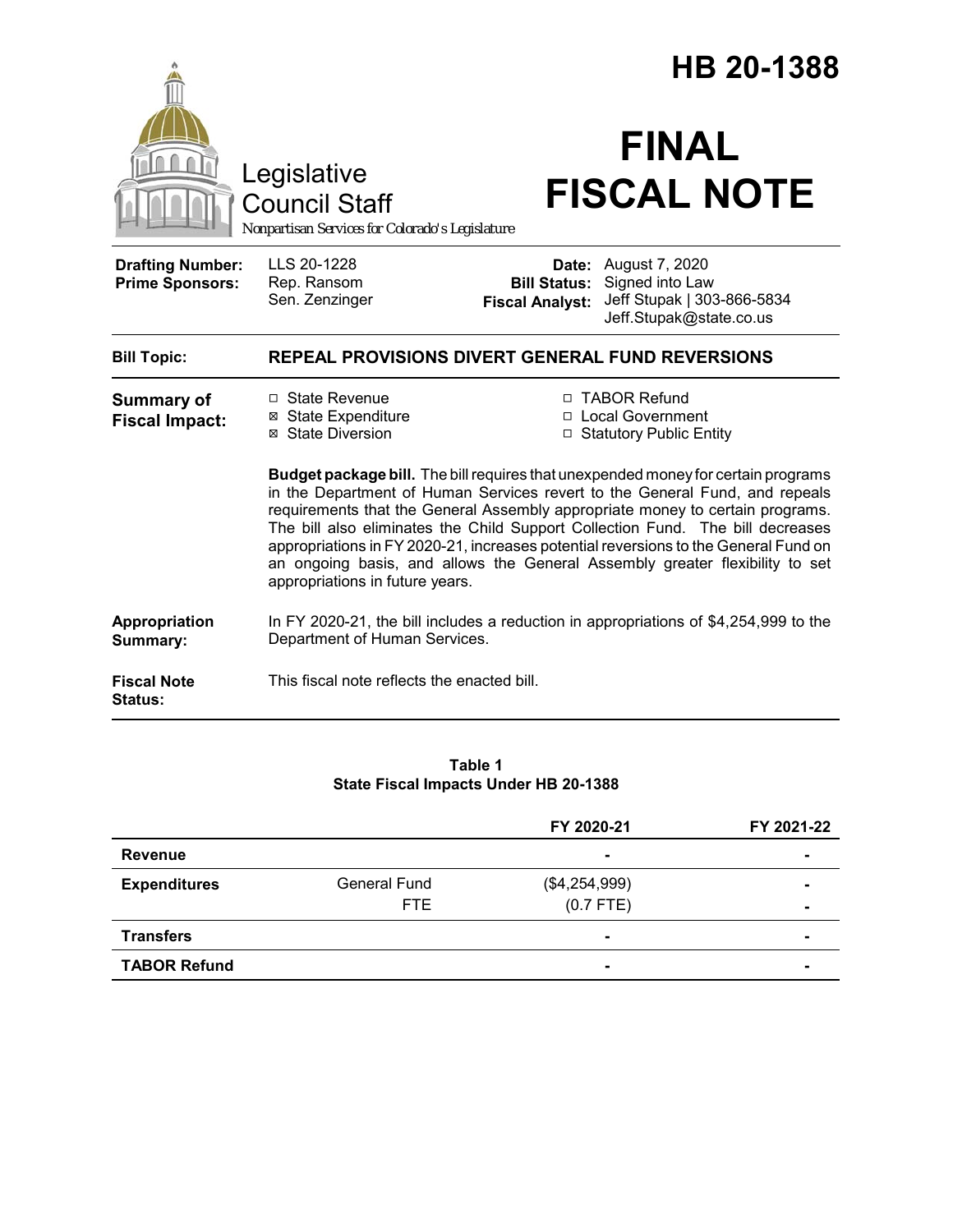August 7, 2020

# **Summary of Legislation**

The bill requires that unexpended money at the end of the fiscal year revert to the General Fund, rather than remaining in program-specific cash funds, for the following programs and funds in the Department of Human Services (DHS):

- Disability Benefits Application Assistance Program;
- Full Child Support Pass Through Program;
- Child Care Services and Substance Use Disorder Treatment Pilot Program; and
- High-Risk Families Cash Fund.

The bill also repeals requirements that the General Assembly appropriate funds to the Disability Benefits Application Assistance Program and the Child Care Services and Substance Use Disorder Treatment Pilot Program. The bill eliminates the Child Support Collection Fund created in House Bill 20-1100. Lastly, the bill reduces appropriations for these programs by \$4.3 million, primarily to the Disability Benefits Application Assistance Program.

## **Background**

**Application assistance program.** The Disability Benefits Application Assistance Program assists applicants and recipients of Colorado's Aid to the Needy Disabled program in applying for federal Supplemental Security Income and Social Security Disability Insurance.

**Child support pass-through.** Under federal law, Temporary Assistance for Needy Families (TANF) recipients must assign their rights to child support payments to the state. The state is permitted to retain any child support collected on behalf of TANF recipients in order to reimburse the state, counties, and federal government for the cost of providing TANF benefits. With the implementation of the Full Child Support Pass Through Program, Colorado passes the full amount of child support through to TANF recipients.

**Child Care Services and Substance Use Disorder Treatment Pilot Program.** The pilot program supports child care services to children up to five years old of women engaged in substance use disorder treatment. The pilot program provides grants for existing child care resource and referral programs and for a public-private partnership pilot program to provide regional mobile child care.

**High-Risk Families Cash Fund.** The continuously appropriated High-Risk Families Cash Fund supports services to high-risk parents and children. The Fund supports the Children and Youth Mental Health Treatment program in DHS, the Special Connections program in the Department of Health Care Policy and Finance, and the Increasing Access to Effective Substance Use Disorder Services program in DHS.

#### **State Diversions**

Beginning in FY 2020-21, the bill potentially diverts money to the General Fund from the Disability Benefits Application Assistance Program Cash Fund, the Child Support Collection Fund, the Child Care Services and Substance Use Disorder Treatment Pilot Program, and the High-Risk Families Cash Fund. This diversion occurs by requiring that annual reversions of unspent appropriations go to the General Fund, rather than remaining in these program-specific funds. No estimate of future reversions is available at this time, as they depend on future appropriation decisions by the General Assembly and actual program spending.